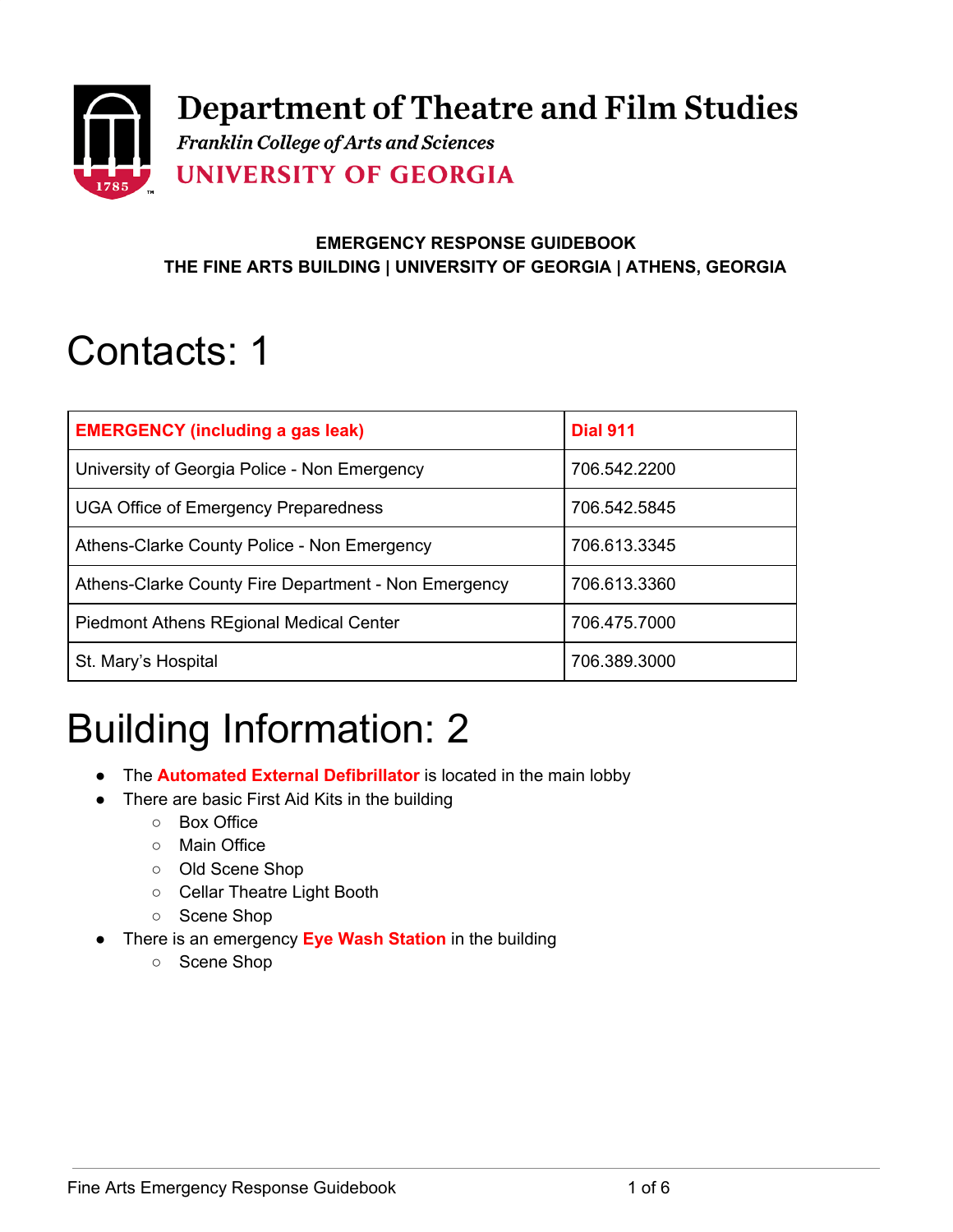# Assisting Special Needs Guests: 3

**Visually impaired persons:** Announce the type of emergency, offer arm for guidance, tell the person where you are going and ask if further help is needed once you reach safety.

**Hearing limited/Deaf persons:** Turn lights on/off to gain the person's attention, or indicate directions with gestures or write a note w/ evacuation directions to assist to safety as needed.

**Persons with crutches, canes, or walkers:** Evacuate these individuals as injured persons, assist and accompany to the evacuation site if possible, or use a sturdy chair to move the person, or help carry the individual to safety.

**Wheelchair bound persons:** Check with the individual on their preference, remove any immediate dangers, immediately advise arriving first responders of special evacuation cases.

## Fire: 4

- **EVACUATE** the building immediately when a fire alarm is activated always act & assume the alarm signifies an actual emergency until there is Facility Manager/Department Head/Business Manager/Faculty on Duty confirmation otherwise and an all-clear is given.
- Encourage and assist others as you leave to follow you, if safe to do so
- See *Fire Evacuation primary locations/gathering* areas in section 5 of this guidebook
- Do not use elevator use only stairs if exiting down
- If smoke is present, stay low towards the ground as you exit
- So long as you can do quickly without hindrance, take your smaller personal belongings with you
- Call 911 to alert the authorities in the event of an actual emergency
- Person in Charge to dispatch helpers to all entrances for emergency vehicle arrival in order to direct them to the incident
- Please pay close attention to all alarms in the building, even if they are not actively sounding/strobing in your immediate area so you might assist others and be aware of potential danger in the area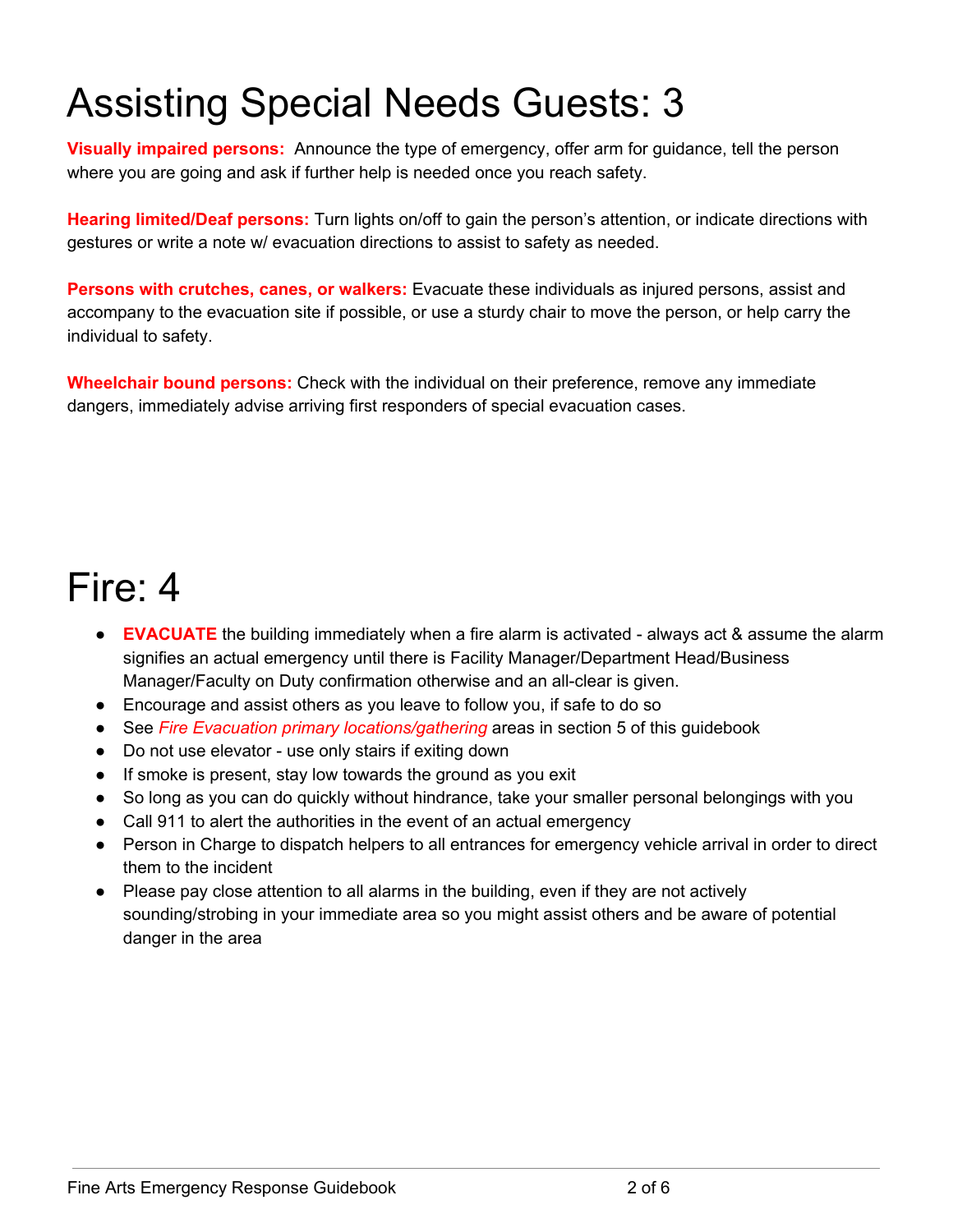# Emergency Evac/Shelter Locations: 5

### TORNADO SHELTER LOCATION

● Entire building >>> Cellar theatre and trap room

### FIRE EVACUATION GATHERING LOCATIONS (PRIMARY)

- FINE ARTS THEATRE >>> Across Baldwin St. by Joe Brown Hall
- Balcony Theatre >>> Across Baldwin St. by Joe Brown Hall
- East wing hallways >>> Parking lot by Miller Learning Center
- West wing hallways >>> Grassy area behind the building by the statue
- Cellar Theatre >>> Parking lot by Miller Learning Center
- Cellar Theatre dressing rooms >>> Grassy area behind the building by the statue
- Basement level classrooms >>> Grassy area behind the building by the statue
- Fine Arts dressing rooms >>> Parking lot by Miller Learning Center

## Medical Emergencies: 6

- Notify and DIAL 911 immediately before providing other assistance
- Immediately following dialling 911, notify the Facility Manager @ erwing@uga.edu
- Be prepared to share your name, location, number of people injured/affected, description of the emergency, and the location and best building access point to reach the injured/affected
- Seek/send someone to locate a the Facility Manager/Business Manager if they are available to assist until further help can arrive
- There is an Automated External Defibrillator (AED), First Aid Kits, and Eye Wash Station in the building or Scene Shop. See Building Information for locations in Section 2
- Do not move the person(s) unless there is an immediate threat to the person in that location
- Be sure to wear personal protection equipment and avoid body fluids
- Ensure someone stays with the victim(s) and send someone else to meet an ambulance/law enforcement if called
- Ensure that once the injured is stabilized and properly cared for, be sure that an incident report is thoroughly completed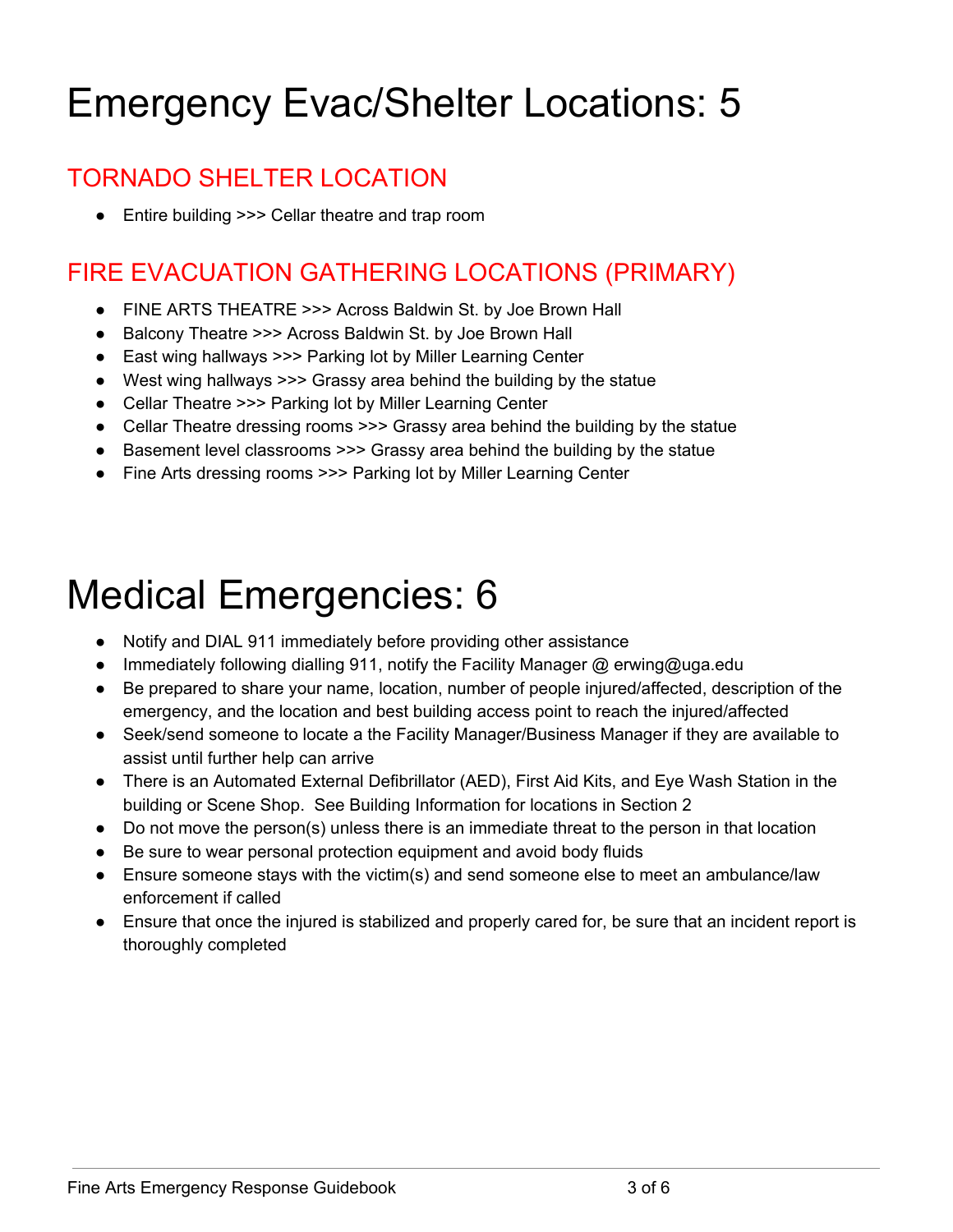# Active Shooter Threat: 7

You have three options when responding:

### **AVOID** (ideal and preferred option)

- Have escape route in mind
- Leave belongings behind
- **● EVACUATE**
- Keep your hands visible
- Call 911 once you are safe

#### **DENY**

- Lock/block entry to your location
- Turn off lights and remain quiet and out of view
- Silence your phone and/or 2-way radio

#### **DEFEND**

- Fight only as a last resort if in imminent danger
- Attempt to incapacitate the threat/shooter
- Commit to your actions 100%

*Remember: When law enforcement arrives, their clear primary duty will be to first stop the threat*

### Bomb Threat: 8

- Most bomb threats are received by phone. Act quickly, but remain calm and obtain as much information as possible from the caller
- Pay attention to the callers voice and tone, listen for background noises, and the details of the threat that are shared with you and take notes
- We will not automatically evacuate the building upon a bomb threat being received
- If you receive a threat, personally notify the Department Head, Facility Manager, or Business Manager as quickly as possible following the call
- If they are not present, call 911 and share the details at hand to assess the threat as quickly and accurately as possible and determine whether to evacuate or not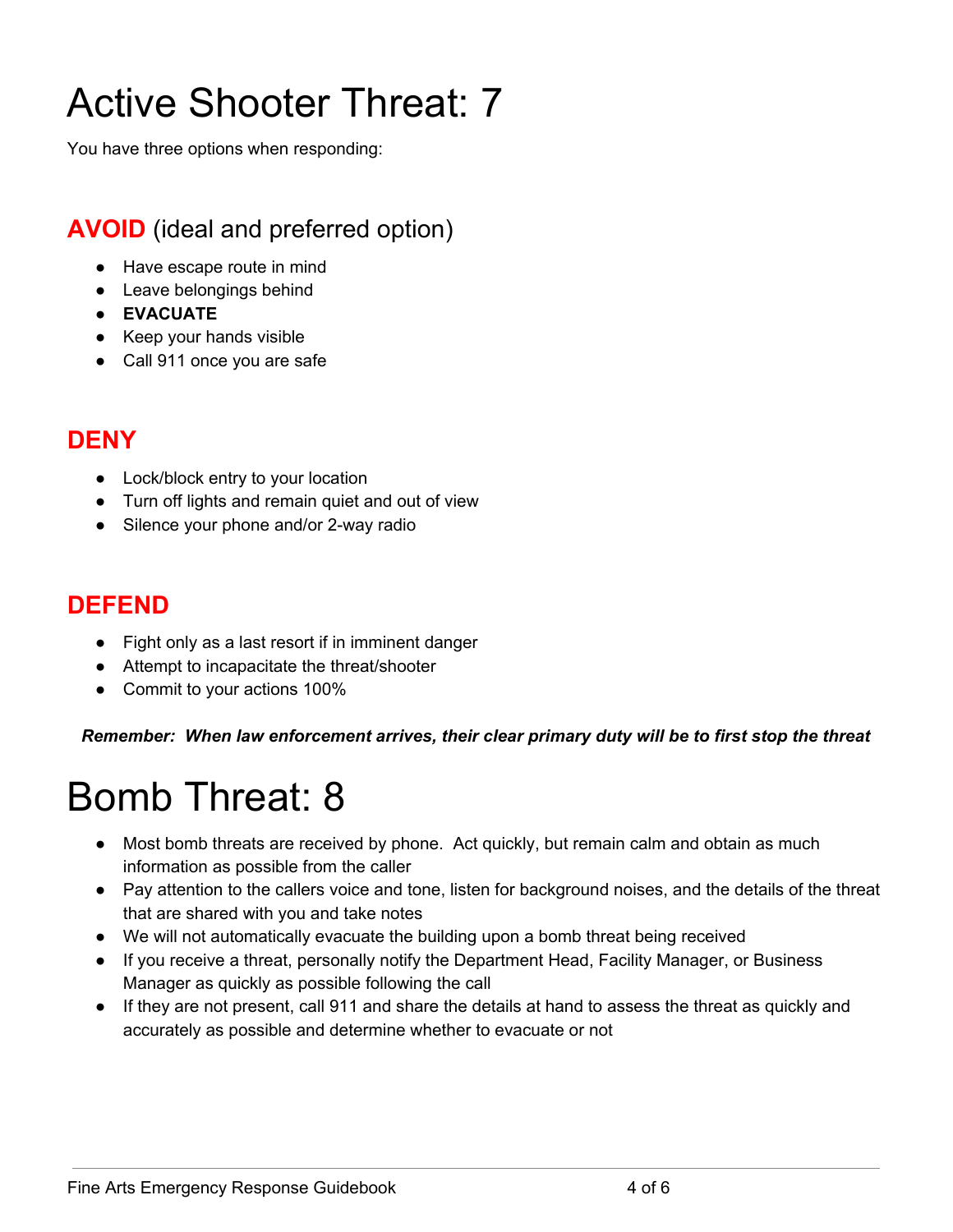# Severe Weather: 9

### TORNADO

- A tornado watch is issued by the National Weather Service when tornadoes are possible in the area
- A tornado warning is issued when a tornado has been sighted, or indicated by weather radar in the area
- UGAlert will notify in the event of a tornado watch or warning (Make sure you are signed up for UGAlert)
- Be prepared and take shelter in the Cellar Theatre and trap room
- Do not pull a fire alarm pull station to alert others of a tornado warning
- Stay away from all exterior windows and doors
- Utilize internal hallways to the extent possible
- Do now use the elevator in the event power is lost
- Wait for an official allclear notification prior to returning to your work areas/classrooms

## Fire Extinguisher Locations: 10

#### ● Fine Arts Theatre:

- RHL Light lock
- RHR Light lock
- FHL Light lock
- FHR Light lock
- DSL
- USR
- SR Old Scene Shop
- SL Old Scene Shop
- Both ends of the dressing room hallway

#### ● Cellar Theatre:

- Light booth
- SL exit into trap room
- Hallway entry into trap room
- 4th Floor:
	- Inside Room 400
	- Fine Arts Catwalk
	- Elevator landing